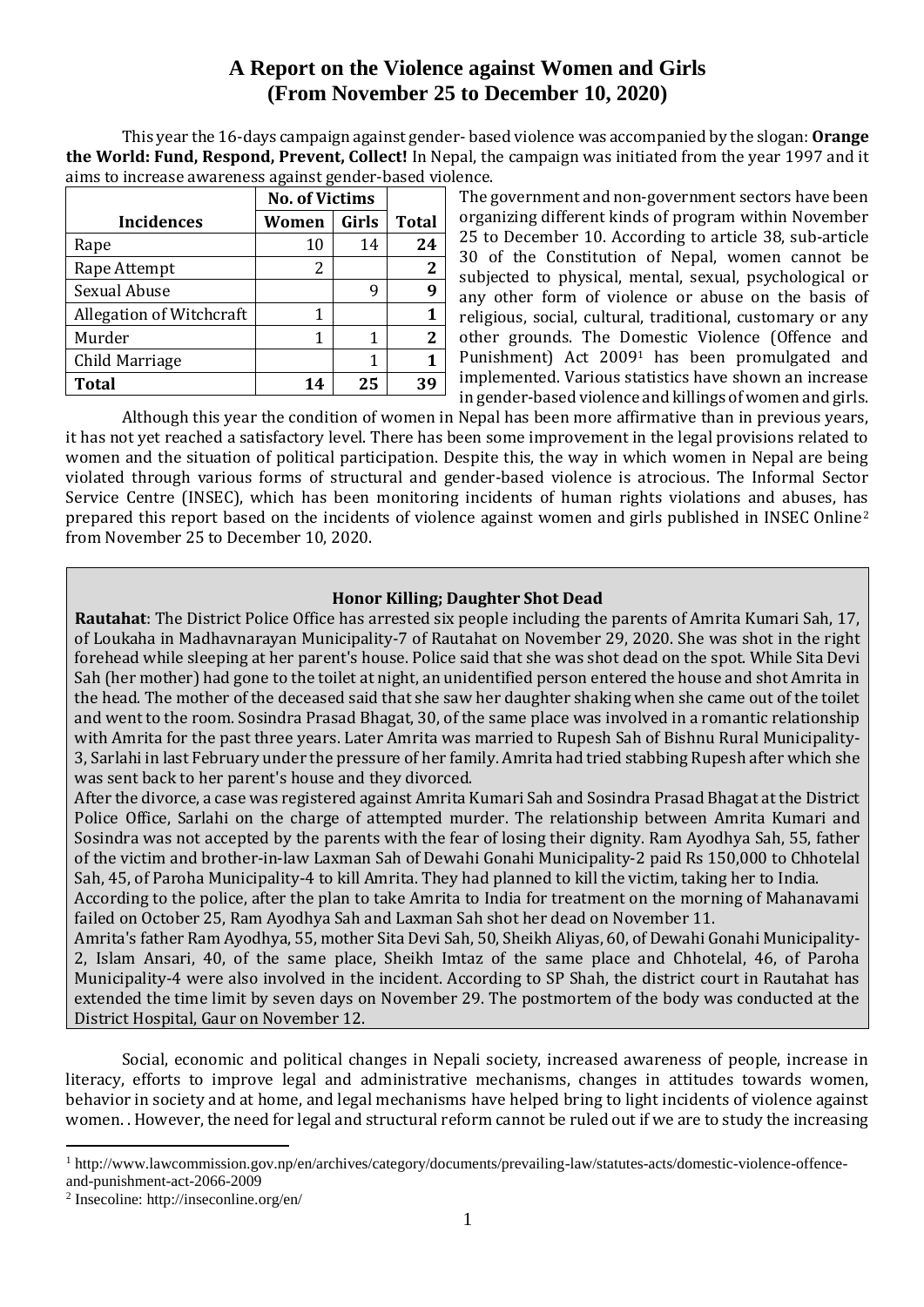incidence of violence and atrocities against women. Various incidents and facts have shown that the impact of social structure and structure on women cannot be solved only through legal means. Along with the reforms in the law, it can be said that there is a need for improvement in the behavior of the officials of the law enforcement agencies.

## **Rape Victim's Justice Traded with Gold**

Deepak Dhami, 22, of Sigas Rural Municipality-2 is accused of raping an 18-year-old girl on June 5, 2020. The victim and the accused had decided to reconcile the incidence with 11.67g (1 Tola) of gold.

The incident and the reconciliation have become public after the victim's brother was beaten without giving the gold mentioned in the agreement.

According to the victim, the incident was mediated by the relatives of the victim and the villagers on July 28. The reconciled document states that there was a quarrel between the victim and the accused.

The victim has now reached the district headquarters in search of justice, saying that a compromise was reached under the pressure of her family and villagers.

The victim has also alleged that the accused went to India after reconciling the incident out of fear.

The victim's sister did not know that her brother had arranged the incident, but now that the victim's sister has found out about it, she has come to the district headquarters with her sister for justice.

"She was raped on June 5 after threatening to kill her while walking for two hours to fetch water. The villagers tried to save the rapist by fixing the incident within the village," said the victim's sister.

The victim and her relatives have requested to meet the INSEC representative on the evening of November 25 as soon as they reach the district headquarters to seek justice.

The INSEC representative has also discussed with DSP Narayan Adhikari of the District Police Office for justice. During the discussion, DSP Narayan Adhikari requested to send the victim to the District Police Office immediately. The victim is preparing to lodge a complaint at the District Police Office.

### **Conclusion**

Although incidents of gender-based violence against women and sexual minorities have been recognized as a serious crime, such crimes will not reduce as long as the existence of inequality of power between men and women, women's economic dependency, and weak rule of law. With the joint efforts of the stakeholders and the effective implementation of the law, such incidents of violence against women can be minimized. Reducing poverty, illiteracy and economic dependence can also help reduce the incidence of violence against women.

While women are victims of domestic violence, the provision of reconciliation does not address serious cases. Most rapes are committed while doing house-hold work. There is an urgent need to provide special training to the health workers working in the local health institutions to enable them to test the incidents of rape in a scientific way. Access to and expansion of the state towards women's health and its sensitivities are

another important issue. It is difficult for the state alone to address the issue of violence against women and the problems that arise from it. Despite so many commitments from NGOs and state bodies, the growing number of victims is a matter of serious concern. Of course, in the meantime, there has been an increase in awareness of crime. However, our monitoring has found that there is a tendency in the local police to pressure the victims to reconcile and in the society to force

### **Complaint Filed Against Accused of Rape and Murder**

A complaint has been filed against Arun Sah, 26, of Gaushala Municipality-5 on November 27 on the charge of raping and killing six-year-old Gulabsa Khatun of Bardibas Municipality-14. The Area Police Office has filed the complaint against Sah on four different charges. According to DSP Rajan Chapagain of the Area Police Office, Bardibas, a complaint has been registered against the accused for abduction, hostage-keeping, rape, and murder. The body of Gulbasa Khatun, who went missing from the village on November 22, was found on November 23.

the victims to cover up the incident. Discouraging such incidents has become another major issue.

#### **Suggestions**

- A victim-centered and women-friendly legal and policy environment should be created and ensure its proper implementation.
- Arrangements should be made to accelerate court proceedings for speedy justice.